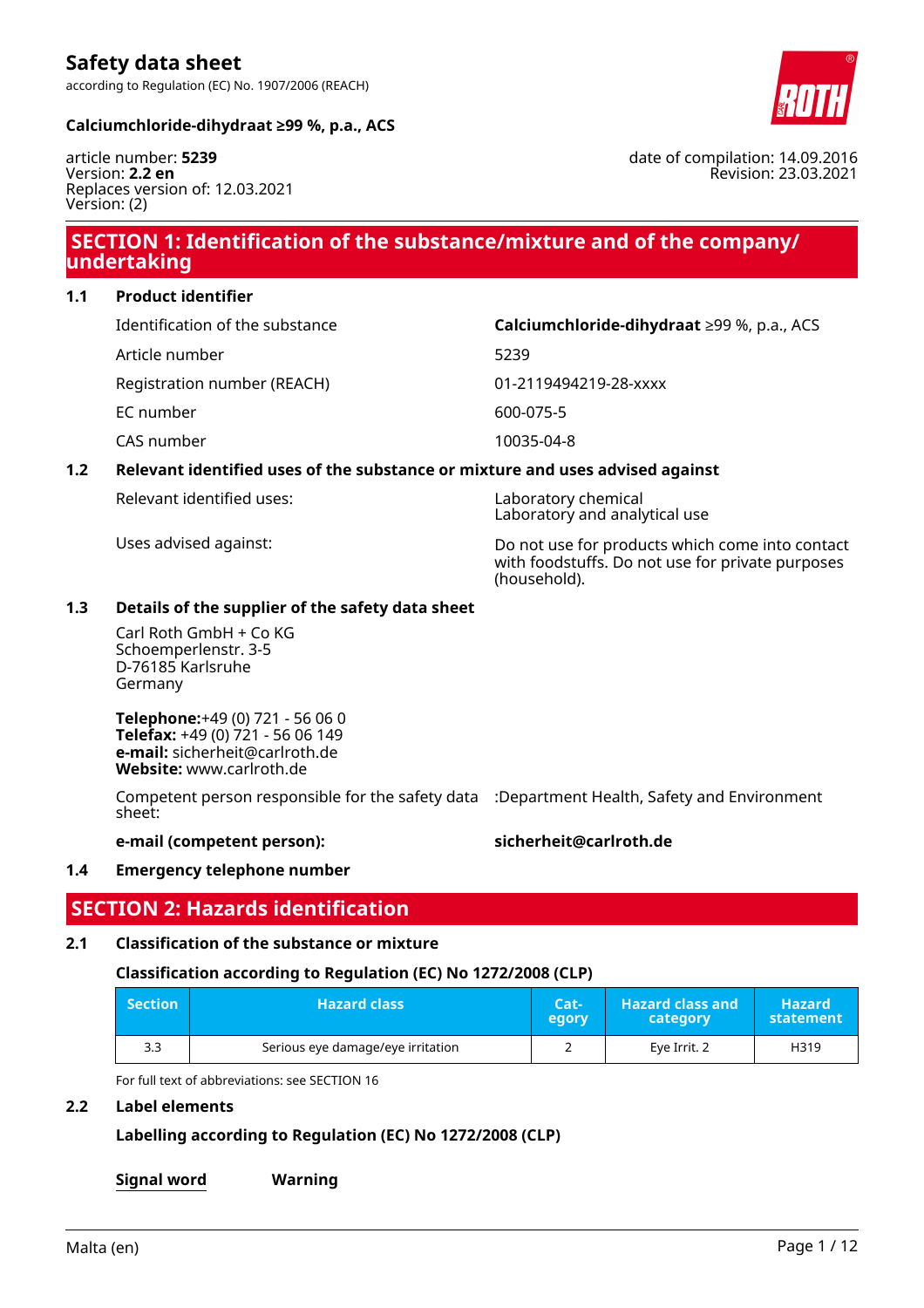according to Regulation (EC) No. 1907/2006 (REACH)

#### **Calciumchloride-dihydraat ≥99 %, p.a., ACS**



article number: **5239**



## **Precautionary statements**

#### **Precautionary statements - prevention**

P280 Wear protective gloves/eye protection

#### **Precautionary statements - response**

P305+P351+P338 IF IN EYES: Rinse cautiously with water for several minutes. Remove contact lenses, if present and easy to do. Continue rinsing

#### **Labelling of packages where the contents do not exceed 125 ml**

Signal word: **Warning**

Symbol(s)



#### **2.3 Other hazards**

#### **Results of PBT and vPvB assessment**

According to the results of its assessment, this substance is not a PBT or a vPvB.

## **SECTION 3: Composition/information on ingredients**

#### **3.1 Substances**

| Name of substance | Calciumchloride-dihydraat |
|-------------------|---------------------------|
| Molecular formula | $CaCl2 \cdot 2 H2O$       |
| Molar mass        | 147 $9/_{\text{mol}}$     |
| REACH Reg. No     | 01-2119494219-28-xxxx     |
| CAS No            | 10035-04-8                |
| EC No             | 600-075-5                 |

## **SECTION 4: First aid measures**

### **4.1 Description of first aid measures**



**General notes**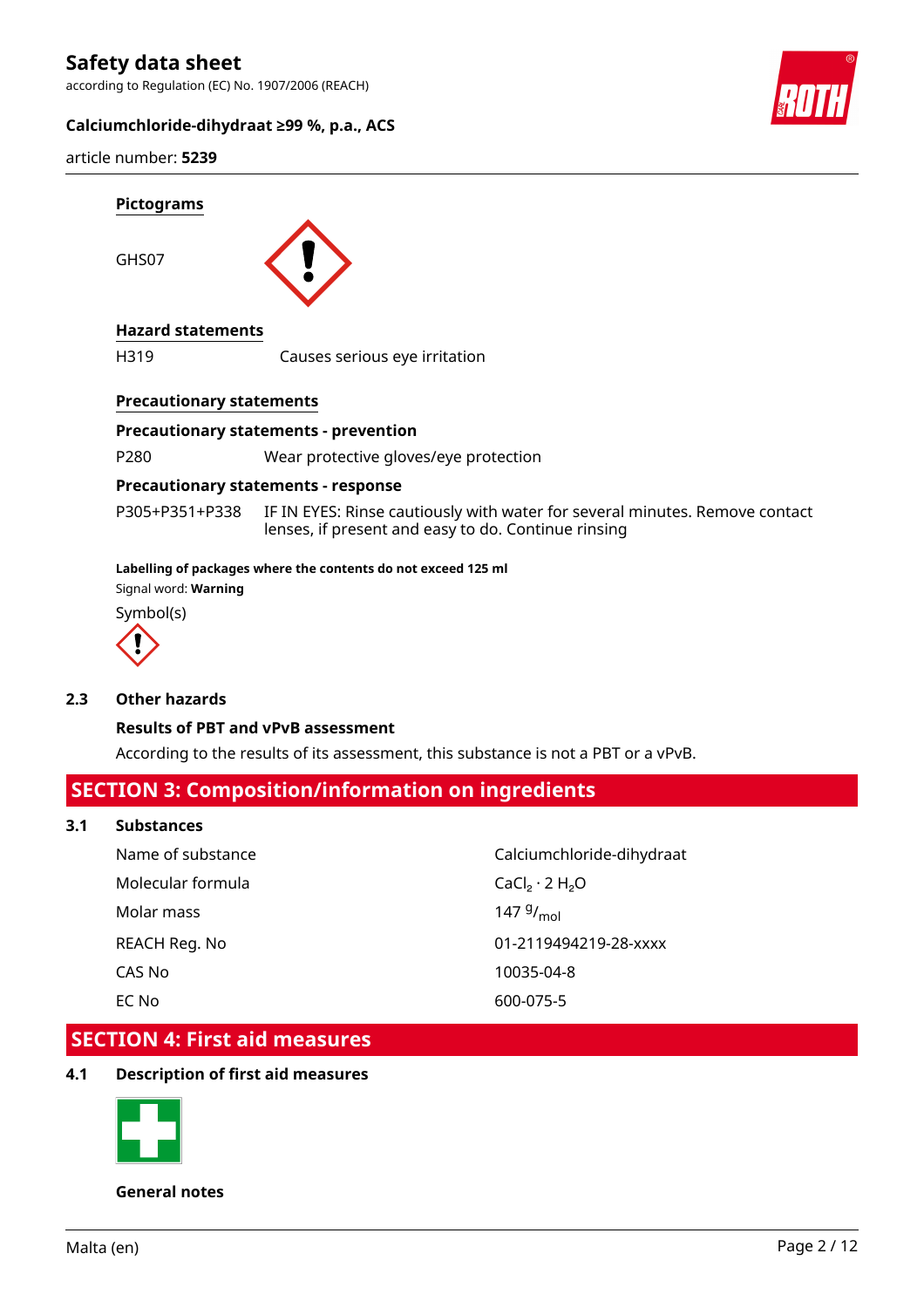according to Regulation (EC) No. 1907/2006 (REACH)





article number: **5239**

Take off contaminated clothing.

#### **Following inhalation**

Provide fresh air. In all cases of doubt, or when symptoms persist, seek medical advice.

#### **Following skin contact**

Rinse skin with water/shower. In all cases of doubt, or when symptoms persist, seek medical advice.

#### **Following eye contact**

Irrigate copiously with clean, fresh water for at least 10 minutes, holding the eyelids apart. In case of eye irritation consult an ophthalmologist.

#### **Following ingestion**

Rinse mouth. Call a doctor if you feel unwell.

### **4.2 Most important symptoms and effects, both acute and delayed**

Irritation, Gastrointestinal complaints, Nausea, Vomiting

# **4.3 Indication of any immediate medical attention and special treatment needed**

none

## **SECTION 5: Firefighting measures**

#### **5.1 Extinguishing media**



#### **Suitable extinguishing media**

co-ordinate firefighting measures to the fire surroundings water, foam, alcohol resistant foam, dry extinguishing powder, ABC-powder

#### **Unsuitable extinguishing media**

water jet

#### **5.2 Special hazards arising from the substance or mixture**

Non-combustible.

#### **Hazardous combustion products**

In case of fire may be liberated: Hydrogen chloride (HCl)

#### **5.3 Advice for firefighters**

In case of fire and/or explosion do not breathe fumes. Fight fire with normal precautions from a reasonable distance. Wear self-contained breathing apparatus.

## **SECTION 6: Accidental release measures**

**6.1 Personal precautions, protective equipment and emergency procedures**



#### **For non-emergency personnel**

Avoid contact with skin, eyes and clothes. Do not breathe dust.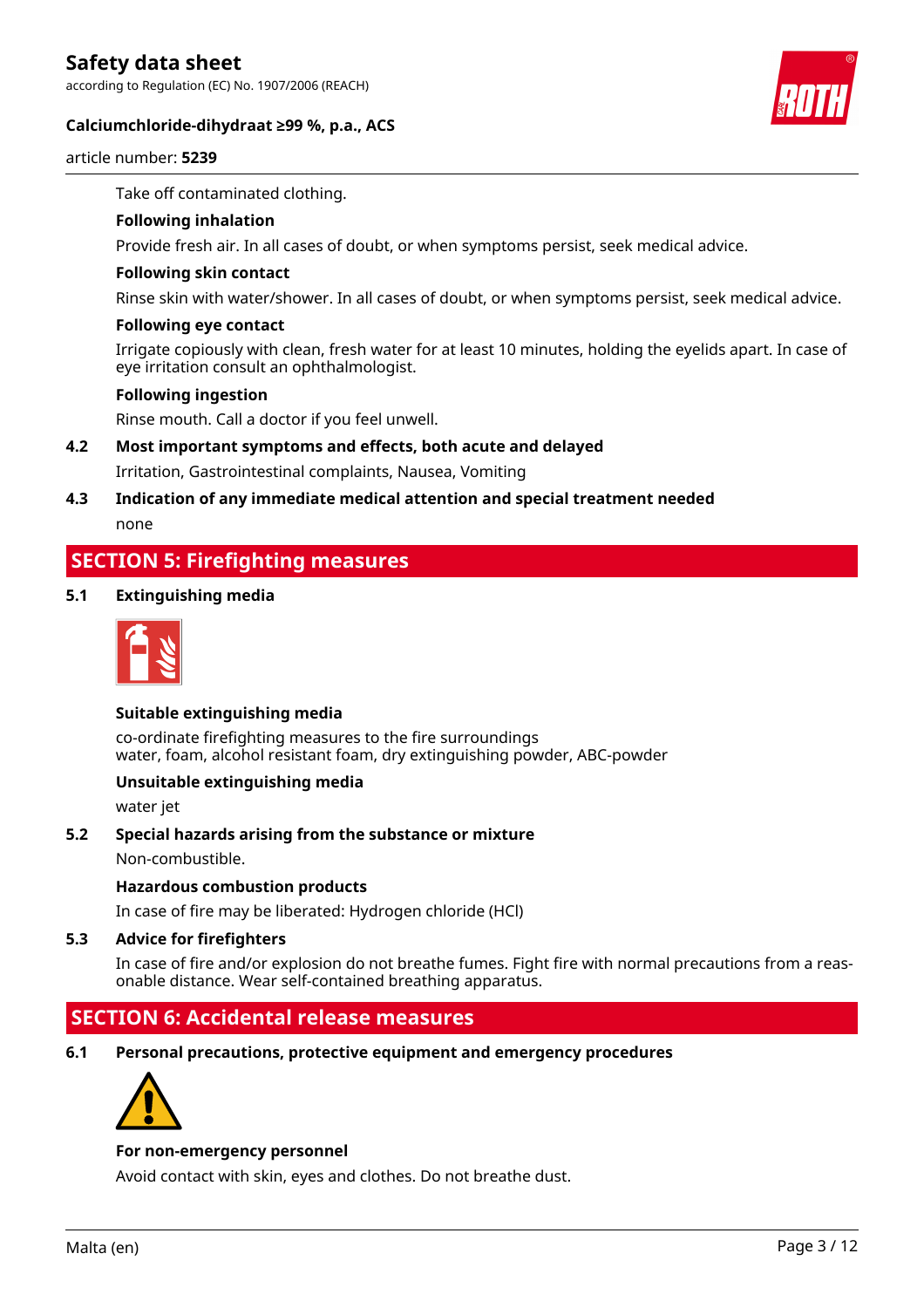according to Regulation (EC) No. 1907/2006 (REACH)

#### **Calciumchloride-dihydraat ≥99 %, p.a., ACS**

article number: **5239**

- **6.2 Environmental precautions** Keep away from drains, surface and ground water.
- **6.3 Methods and material for containment and cleaning up**
	- **Advice on how to contain a spill**

Covering of drains. Take up mechanically.

#### **Advice on how to clean up a spill**

Take up mechanically. Control of dust.

### **Other information relating to spills and releases**

Place in appropriate containers for disposal.

#### **6.4 Reference to other sections**

Hazardous combustion products: see section 5. Personal protective equipment: see section 8. Incompatible materials: see section 10. Disposal considerations: see section 13.

# **SECTION 7: Handling and storage**

## **7.1 Precautions for safe handling**

Avoid dust formation.

### **Advice on general occupational hygiene**

Wash hands before breaks and after work. Keep away from food, drink and animal feedingstuffs.

#### **7.2 Conditions for safe storage, including any incompatibilities**

Store in a dry place. Keep container tightly closed.

#### **Incompatible substances or mixtures**

Observe hints for combined storage.

**Consideration of other advice**

## **Specific designs for storage rooms or vessels**

Recommended storage temperature: 15 – 25 °C

## **7.3 Specific end use(s)**

No information available.

# **SECTION 8: Exposure controls/personal protection**

**8.1 Control parameters**

#### **National limit values**

**Occupational exposure limit values (Workplace Exposure Limits)** Data are not available.

#### **8.2 Exposure controls**

**Individual protection measures (personal protective equipment)**

## **Eye/face protection**



Use safety goggle with side protection.

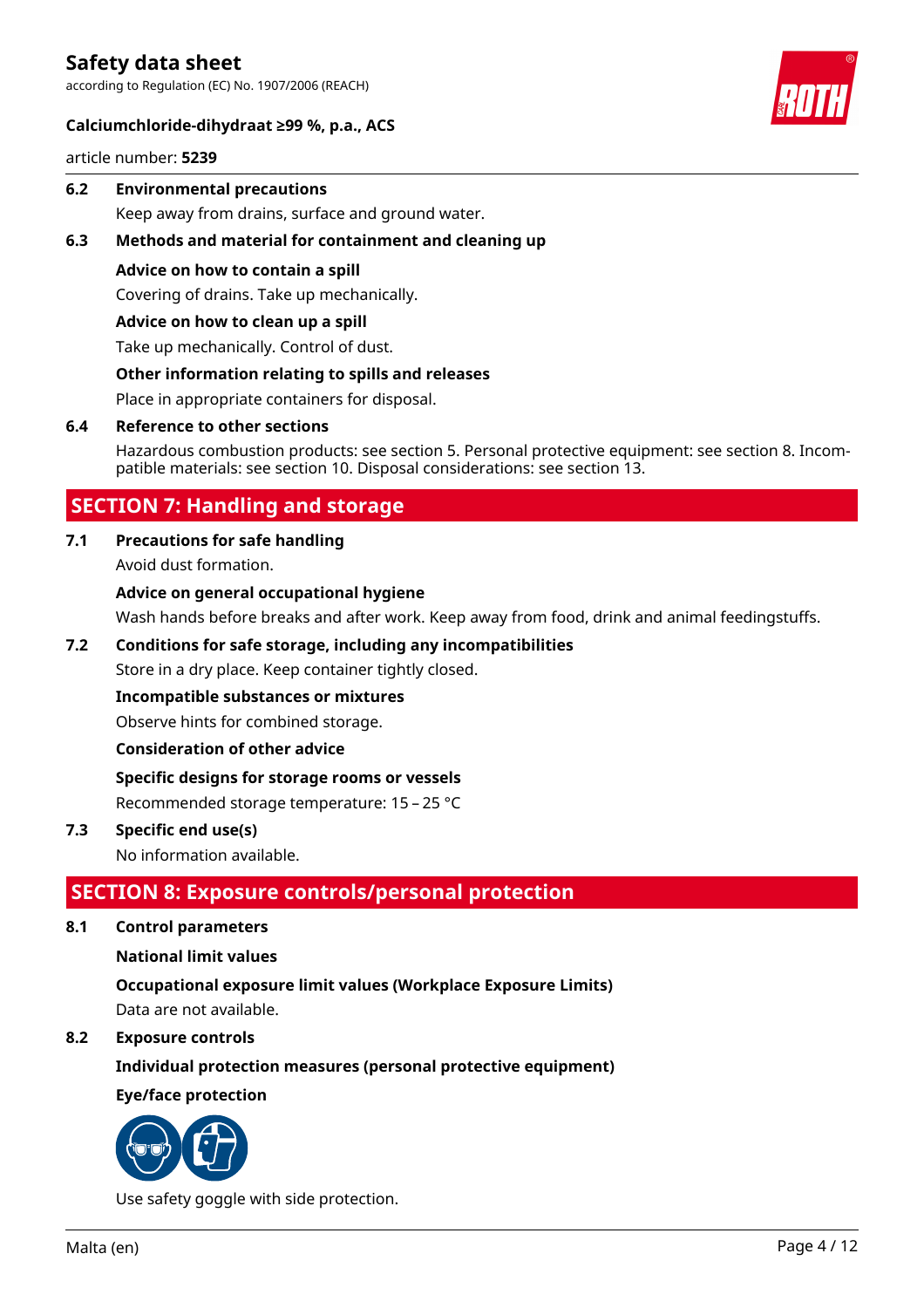according to Regulation (EC) No. 1907/2006 (REACH)

**Calciumchloride-dihydraat ≥99 %, p.a., ACS**

## article number: **5239**

#### **Skin protection**



## **• hand protection**

Wear suitable gloves. Chemical protection gloves are suitable, which are tested according to EN 374. For special purposes, it is recommended to check the resistance to chemicals of the protective gloves mentioned above together with the supplier of these gloves. The times are approximate values from measurements at 22 ° C and permanent contact. Increased temperatures due to heated substances, body heat etc. and a reduction of the effective layer thickness by stretching can lead to a considerable reduction of the breakthrough time. If in doubt, contact manufacturer. At an approx. 1.5 times larger / smaller layer thickness, the respective breakthrough time is doubled / halved. The data apply only to the pure substance. When transferred to substance mixtures, they may only be considered as a guide.

#### **• type of material**

NBR (Nitrile rubber)

#### **• material thickness**

>0,11 mm

#### **• breakthrough times of the glove material**

>480 minutes (permeation: level 6)

#### **• other protection measures**

Take recovery periods for skin regeneration. Preventive skin protection (barrier creams/ointments) is recommended.

#### **Respiratory protection**



Respiratory protection necessary at: Dust formation. Particulate filter device (EN 143). P1 (filters at least 80 % of airborne particles, colour code: White).

#### **Environmental exposure controls**

Keep away from drains, surface and ground water.

## **SECTION 9: Physical and chemical properties**

#### **9.1 Information on basic physical and chemical properties**

| Physical state                                              | solid                                          |
|-------------------------------------------------------------|------------------------------------------------|
| Form                                                        | crystalline                                    |
| Colour                                                      | white                                          |
| Odour                                                       | odourless                                      |
| Melting point/freezing point                                | 176 °C at 1.013 hPa (Release of crystal water) |
| Boiling point or initial boiling point and boiling<br>range | not determined                                 |
| Flammability                                                | non-combustible                                |
| Lower and upper explosion limit                             | not determined                                 |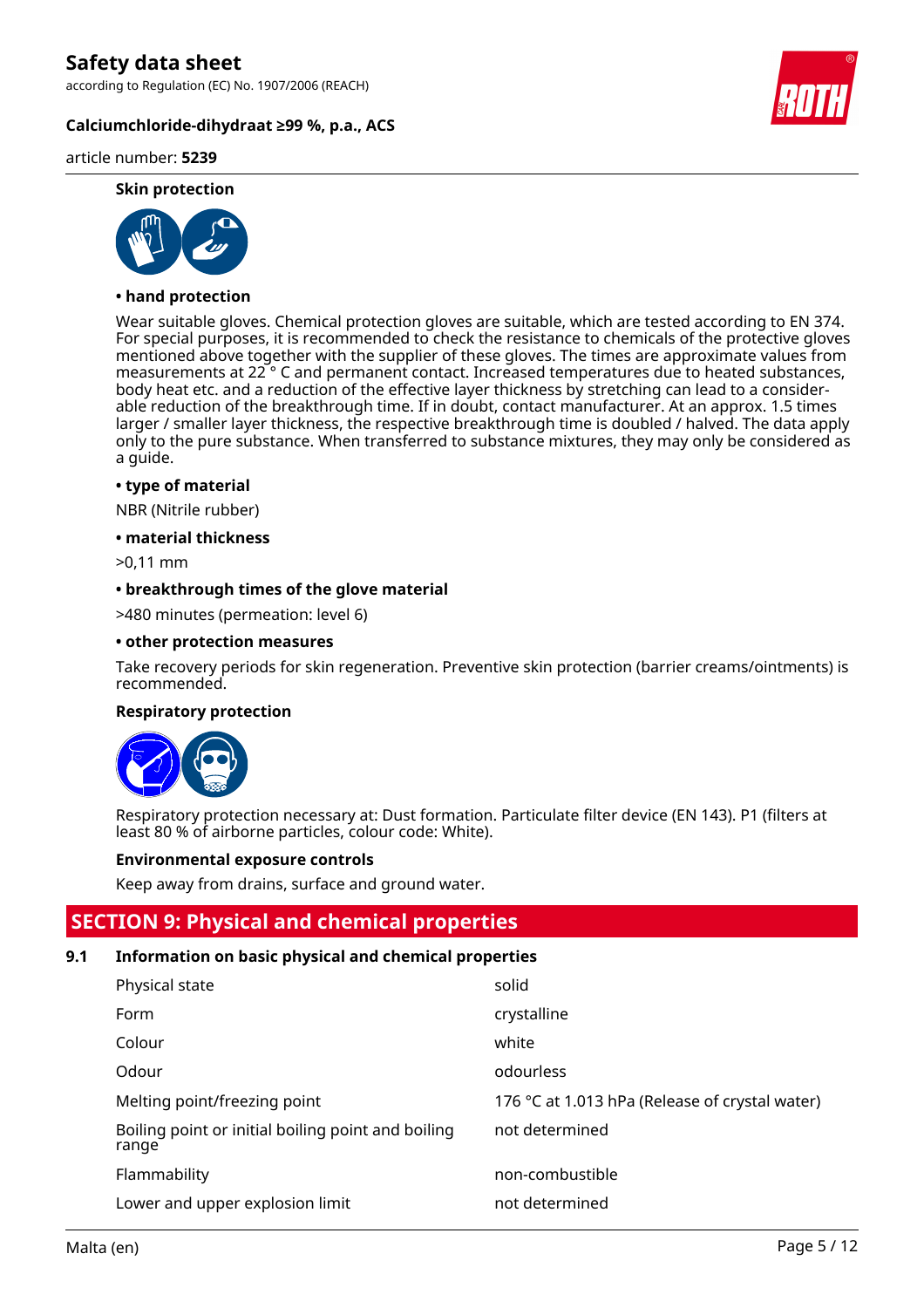according to Regulation (EC) No. 1907/2006 (REACH)

## **Calciumchloride-dihydraat ≥99 %, p.a., ACS**

#### article number: **5239**



|     | Flash point                                            | not applicable                                                 |
|-----|--------------------------------------------------------|----------------------------------------------------------------|
|     | Auto-ignition temperature                              | not determined                                                 |
|     | Decomposition temperature                              | 176 °C (Release of crystal water)                              |
|     | pH (value)                                             | 4,5 – 8,5 (in aqueous solution: 50 $9/1$ , 20 °C)              |
|     | Kinematic viscosity                                    | not relevant                                                   |
|     | Solubility(ies)                                        |                                                                |
|     | Water solubility                                       | ~ 147 $9/1$ at 20 °C                                           |
|     | Partition coefficient                                  |                                                                |
|     | Partition coefficient n-octanol/water (log value):     | not relevant (inorganic)                                       |
|     |                                                        | not determined                                                 |
|     | Vapour pressure                                        |                                                                |
|     | Density                                                | 1,85 $9/_{cm^3}$ at 20 °C                                      |
|     |                                                        |                                                                |
|     | Particle characteristics                               | No data available.                                             |
|     | Other safety parameters                                |                                                                |
|     | Oxidising properties                                   | none                                                           |
| 9.2 | <b>Other information</b>                               |                                                                |
|     | Information with regard to physical hazard<br>classes: | hazard classes acc. to GHS<br>(physical hazards): not relevant |
|     | Other safety characteristics:                          | There is no additional information.                            |
|     |                                                        |                                                                |

# **SECTION 10: Stability and reactivity**

## **10.1 Reactivity**

This material is not reactive under normal ambient conditions.

#### **10.2 Chemical stability**

Hygroscopic solid.

#### **10.3 Possibility of hazardous reactions**

**Exothermic reaction with:** Strong acid, Water

#### **10.4 Conditions to avoid**

Keep away from heat. Decompostion takes place from temperatures above: 176 °C. Protect from moisture.

## **10.5 Incompatible materials**

There is no additional information.

#### **10.6 Hazardous decomposition products**

Hazardous combustion products: see section 5.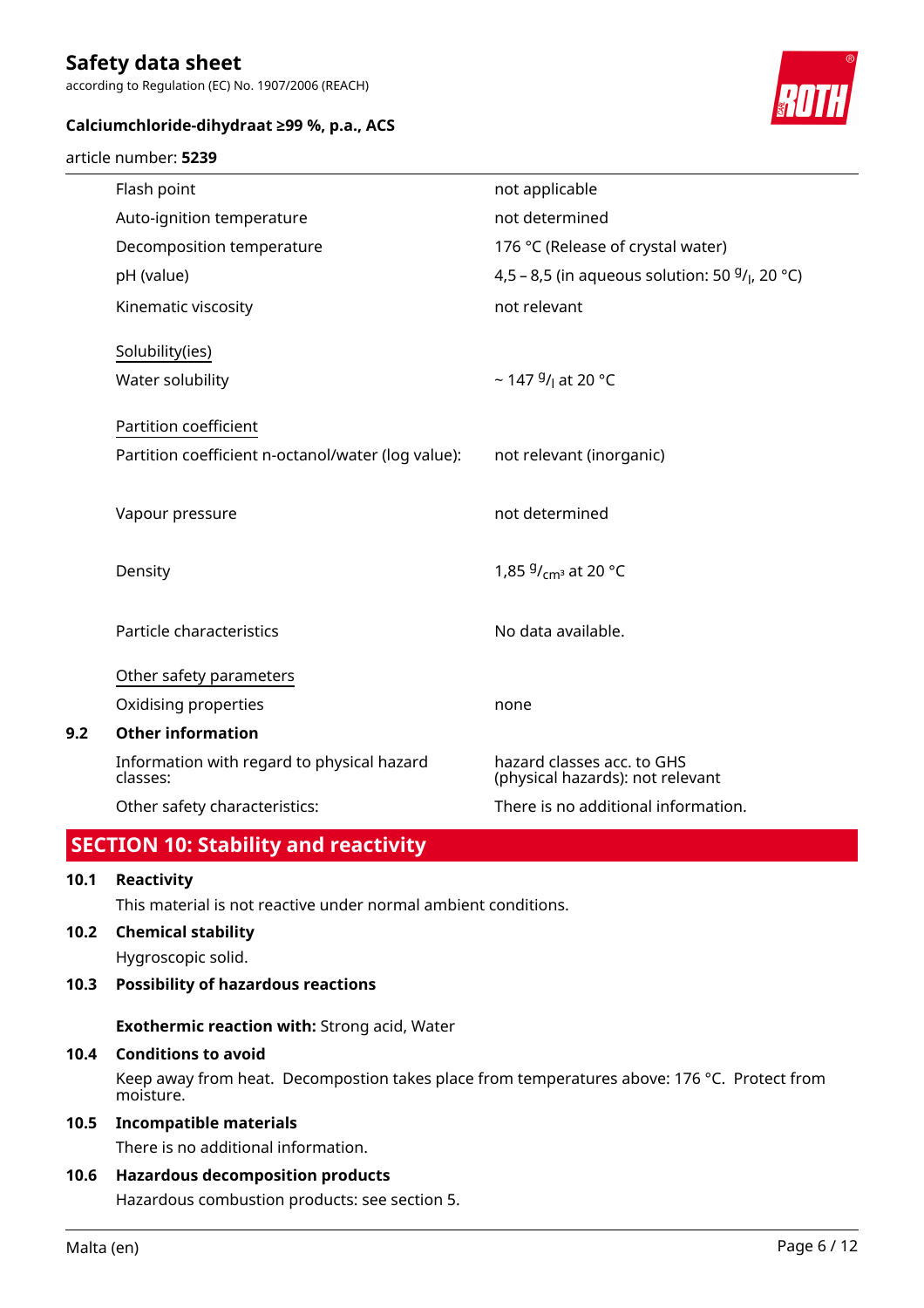according to Regulation (EC) No. 1907/2006 (REACH)



## **Calciumchloride-dihydraat ≥99 %, p.a., ACS**

#### article number: **5239**

# **SECTION 11: Toxicological information**

## **11.1 Information on hazard classes as defined in Regulation (EC) No 1272/2008**

**Classification according to GHS (1272/2008/EC, CLP)**

#### **Acute toxicity**

Shall not be classified as acutely toxic.

### **Acute toxicity**

| <b>Exposure route</b> | <b>Endpoint</b> | Value                      | <b>Species</b> | <b>Method</b> | <b>Source</b> |
|-----------------------|-----------------|----------------------------|----------------|---------------|---------------|
| oral                  | LD50            | 2.120 $mg/_{ka}$           | rat            | anhydrous     | <b>ECHA</b>   |
| dermal                | LD50            | $>5.000$ mg/ <sub>ka</sub> | rabbit         | anhydrous     | <b>ECHA</b>   |

### **Skin corrosion/irritation**

Shall not be classified as corrosive/irritant to skin.

#### **Serious eye damage/eye irritation**

Causes serious eye irritation.

#### **Respiratory or skin sensitisation**

Shall not be classified as a respiratory or skin sensitiser.

#### **Germ cell mutagenicity**

Shall not be classified as germ cell mutagenic.

#### **Carcinogenicity**

Shall not be classified as carcinogenic.

#### **Reproductive toxicity**

Shall not be classified as a reproductive toxicant.

#### **Specific target organ toxicity - single exposure**

Shall not be classified as a specific target organ toxicant (single exposure).

#### **Specific target organ toxicity - repeated exposure**

Shall not be classified as a specific target organ toxicant (repeated exposure).

#### **Aspiration hazard**

Shall not be classified as presenting an aspiration hazard.

#### **Symptoms related to the physical, chemical and toxicological characteristics**

### **• If swallowed**

vomiting, nausea, gastrointestinal complaints

#### **• If in eyes**

Causes serious eye irritation

#### **• If inhaled**

Data are not available.

#### **• If on skin**

Frequently or prolonged contact with skin may cause dermal irritation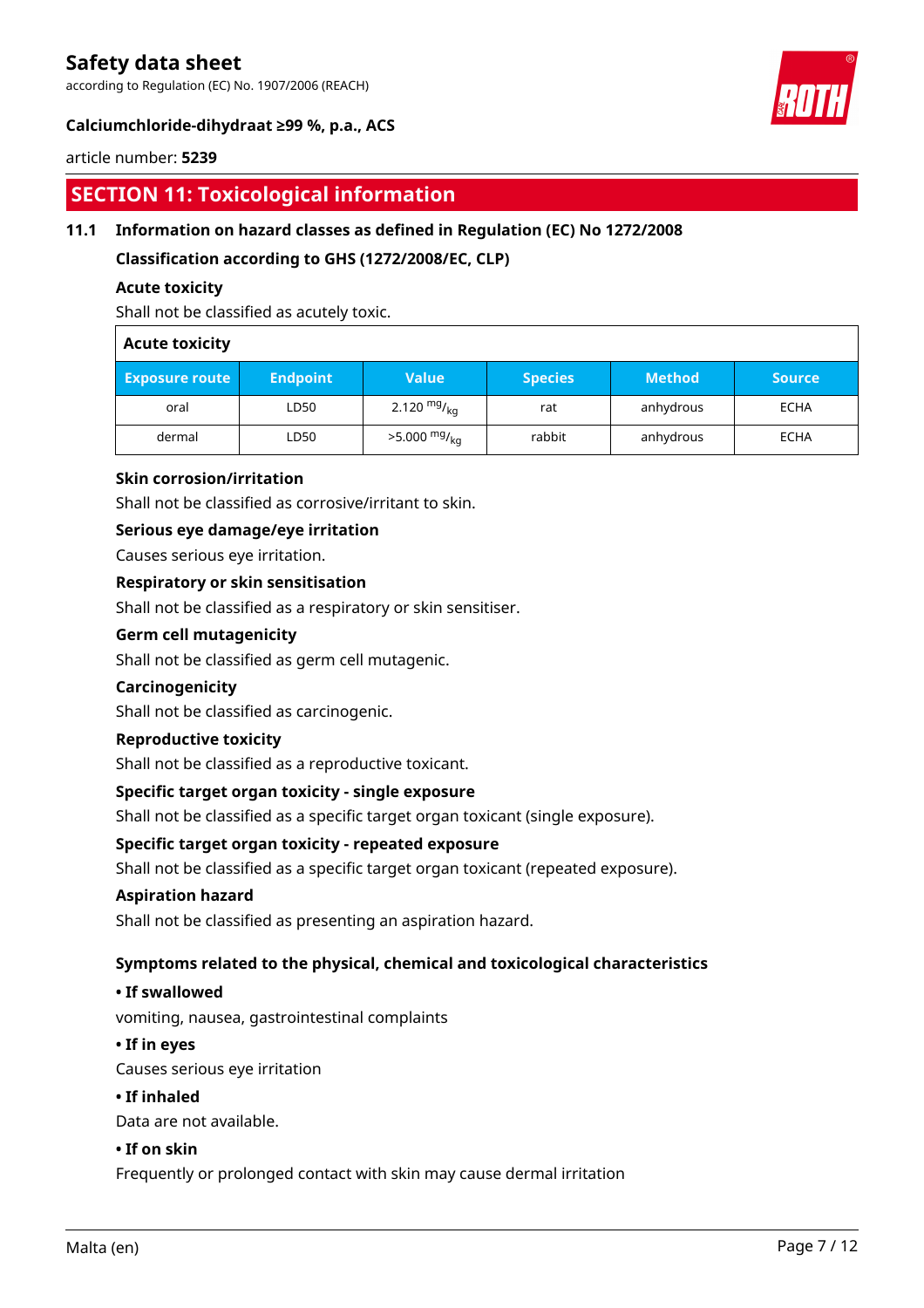according to Regulation (EC) No. 1907/2006 (REACH)



#### article number: **5239**

#### **• Other information**

none

- **11.2 Endocrine disrupting properties** Not listed.
- **11.3 Information on other hazards**

There is no additional information.

## **SECTION 12: Ecological information**

## **12.1 Toxicity**

Shall not be classified as hazardous to the aquatic environment.

| <b>Aquatic toxicity (acute)</b> |              |                |                      |  |
|---------------------------------|--------------|----------------|----------------------|--|
| <b>Endpoint</b>                 | Value        | <b>Species</b> | <b>Exposure time</b> |  |
| <b>LC50</b>                     | 4.630 $mg/1$ | fish           | 96 h                 |  |
| ErC50                           | $>4.000$ mg/ | algae          | 72 h                 |  |

### **Aquatic toxicity (chronic)**

| <b>Endpoint</b> | Value'    | <b>Species</b>        | <b>Exposure time</b> |
|-----------------|-----------|-----------------------|----------------------|
| EC50            | 900 $mg/$ | aquatic invertebrates | 21 <sub>d</sub>      |

## **Biodegradation**

The methods for determining the biological degradability are not applicable to inorganic substances.

## **12.2 Process of degradability**

Data are not available.

**12.3 Bioaccumulative potential** Data are not available.

## **12.4 Mobility in soil**

Data are not available.

- **12.5 Results of PBT and vPvB assessment** Data are not available.
- **12.6 Endocrine disrupting properties** Not listed.

## **12.7 Other adverse effects**

Data are not available.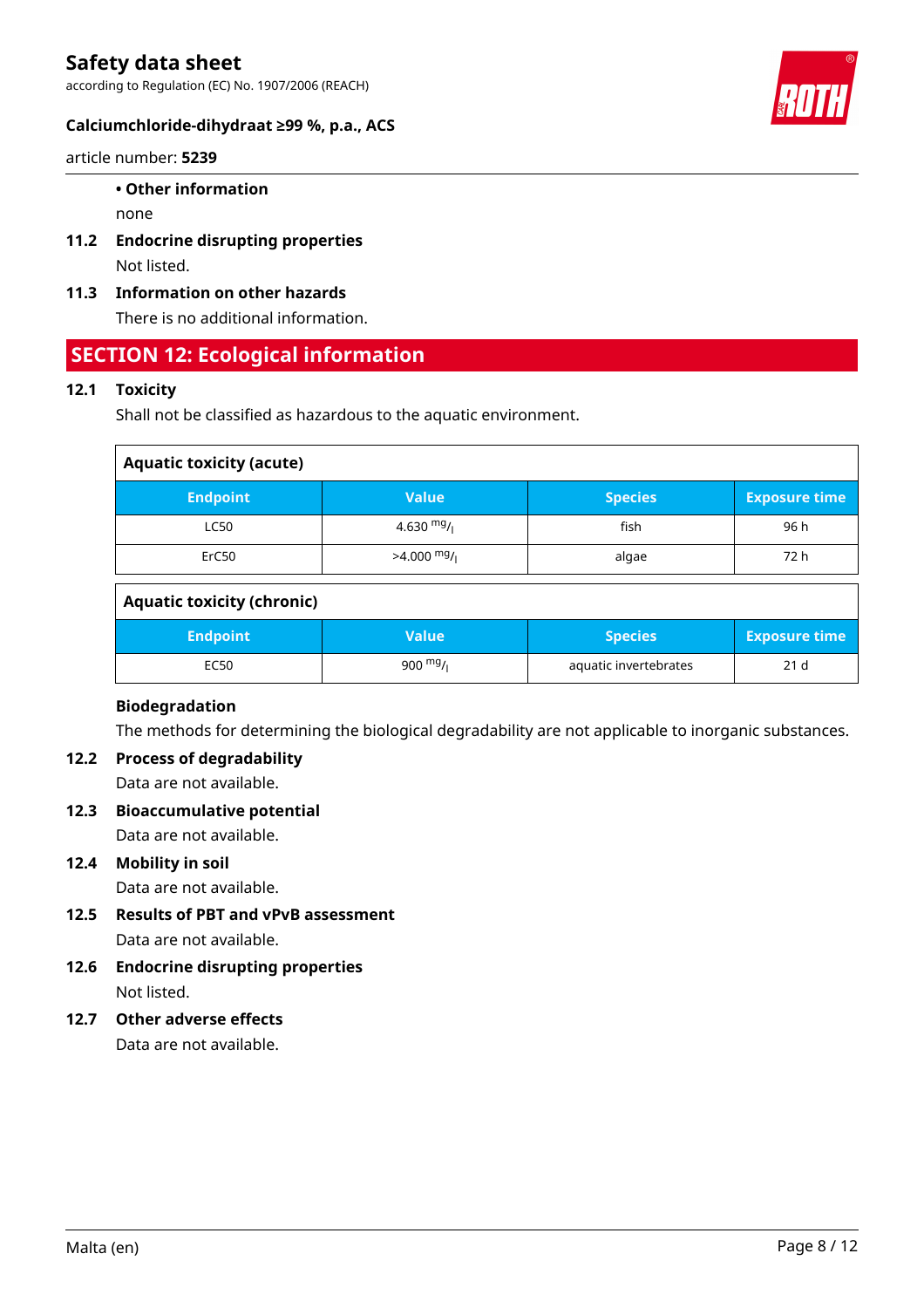according to Regulation (EC) No. 1907/2006 (REACH)





article number: **5239**

# **SECTION 13: Disposal considerations**

#### **13.1 Waste treatment methods**



This material and its container must be disposed of as hazardous waste. Dispose of contents/container in accordance with local/regional/national/international regulations.

#### **Sewage disposal-relevant information**

Do not empty into drains.

#### **13.2 Relevant provisions relating to waste**

The allocation of waste identity numbers/waste descriptions must be carried out according to the EEC, specific to the industry and process. Waste catalogue ordinance (Germany).

#### **13.3 Remarks**

Waste shall be separated into the categories that can be handled separately by the local or national waste management facilities. Please consider the relevant national or regional provisions.

## **SECTION 14: Transport information**

- **14.1 UN number or ID number not subject to transport regulations**
- **14.2 UN proper shipping name not assigned not** assigned
- **14.3 Transport hazard class(es)** none
- **14.4 Packing group not assigned**
- 
- **14.6 Special precautions for user**

There is no additional information.

#### **14.7 Maritime transport in bulk according to IMO instruments**

The cargo is not intended to be carried in bulk.

#### **Information for each of the UN Model Regulations**

### **Transport of dangerous goods by road, rail and inland waterway (ADR/RID/ADN) - Additional information**

not assigned

**International Maritime Dangerous Goods Code (IMDG) - Additional information** Not subject to IMDG.

## **International Civil Aviation Organization (ICAO-IATA/DGR) - Additional information** Not subject to ICAO-IATA.

**14.5 Environmental hazards** non-environmentally hazardous acc. to the dangerous goods regulations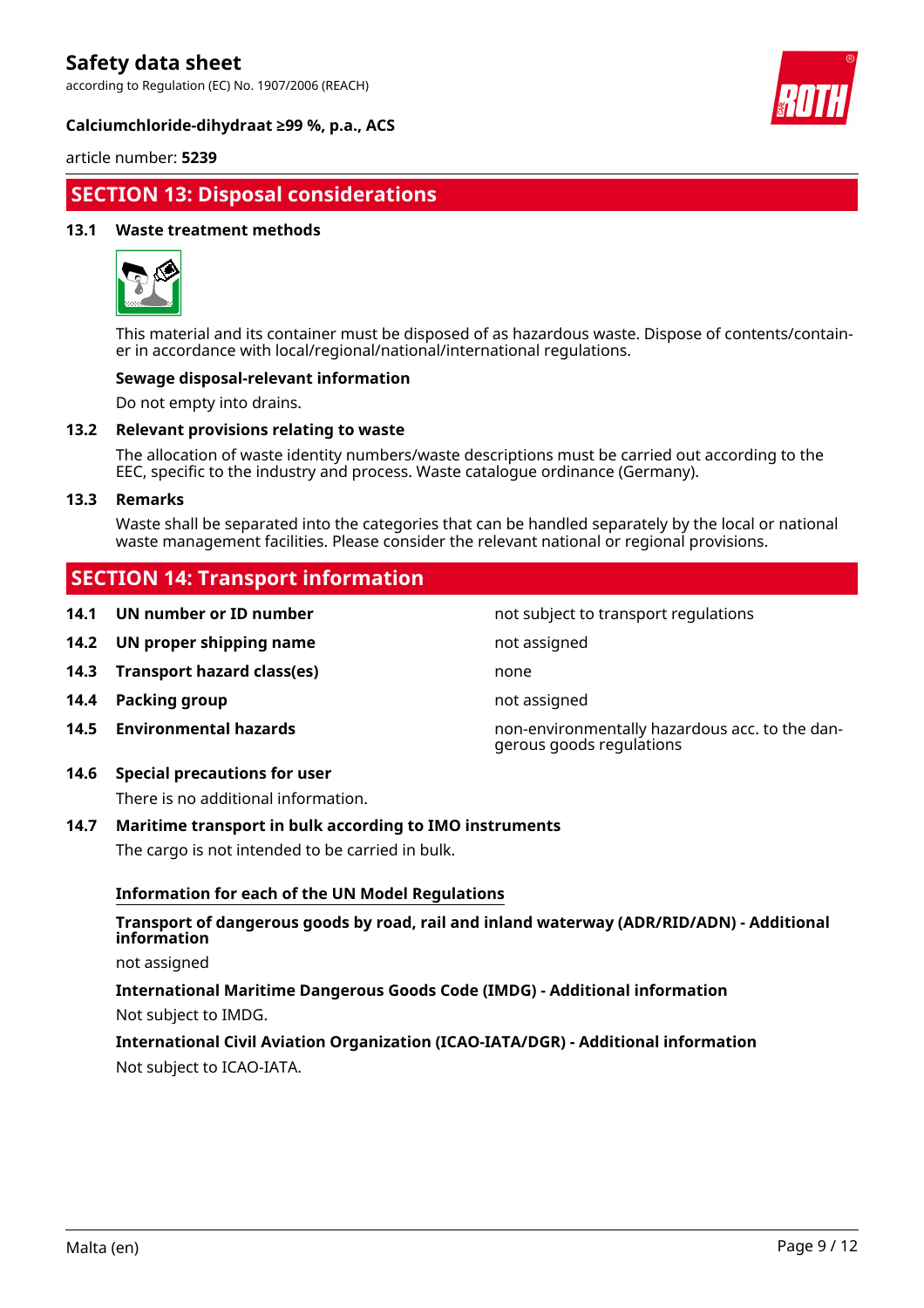according to Regulation (EC) No. 1907/2006 (REACH)



### **Calciumchloride-dihydraat ≥99 %, p.a., ACS**

#### article number: **5239**

# **SECTION 15: Regulatory information**

#### **15.1 Safety, health and environmental regulations/legislation specific for the substance or mixture**

**Relevant provisions of the European Union (EU)**

#### **Restrictions according to REACH, Annex XVII**

not listed

## **List of substances subject to authorisation (REACH, Annex XIV)/SVHC - candidate list** Not listed.

#### **Seveso Directive**

| 2012/18/EU (Seveso III) |                                       |                                                                                                    |              |
|-------------------------|---------------------------------------|----------------------------------------------------------------------------------------------------|--------------|
| <b>No</b>               | Dangerous substance/hazard categories | Qualifying quantity (tonnes) for the ap-<br> - plication of lower and upper-tier re-<br>quirements | <b>Notes</b> |
|                         | not assigned                          |                                                                                                    |              |

#### **Deco-Paint Directive (2004/42/EC)**

| <b>VOC content</b> | 0 %<br>0.91<br>υ |
|--------------------|------------------|
|                    |                  |

#### **Directive on industrial emissions (VOCs, 2010/75/EU)**

| VOC content        | 0 % |
|--------------------|-----|
| <b>VOC content</b> | 09/ |

### **Directive 2011/65/EU on the restriction of the use of certain hazardous substances in electrical and electronic equipment (RoHS) - Annex II**

not listed

#### **Regulation 166/2006/EC concerning the establishment of a European Pollutant Release and Transfer Register (PRTR)**

not listed

#### **Water Framework Directive (WFD)**

| List of pollutants (WFD)  |                            |               |                          |                |
|---------------------------|----------------------------|---------------|--------------------------|----------------|
| Name of substance         | Name acc. to inventory     | <b>CAS No</b> | $\blacksquare$ Listed in | <b>Remarks</b> |
| Calciumchloride-dihydraat | Metals and their compounds |               | $\mathsf{A}$             |                |

**Legend**

A) Indicative list of the main pollutants

#### **Regulation 98/2013/EU on the marketing and use of explosives precursors**

not listed

#### **Regulation 111/2005/EC laying down rules for the monitoring of trade between the Community and third countries in drug precursors**

not listed

#### **Regulation 1005/2009/EC on substances that deplete the ozone layer (ODS)**

not listed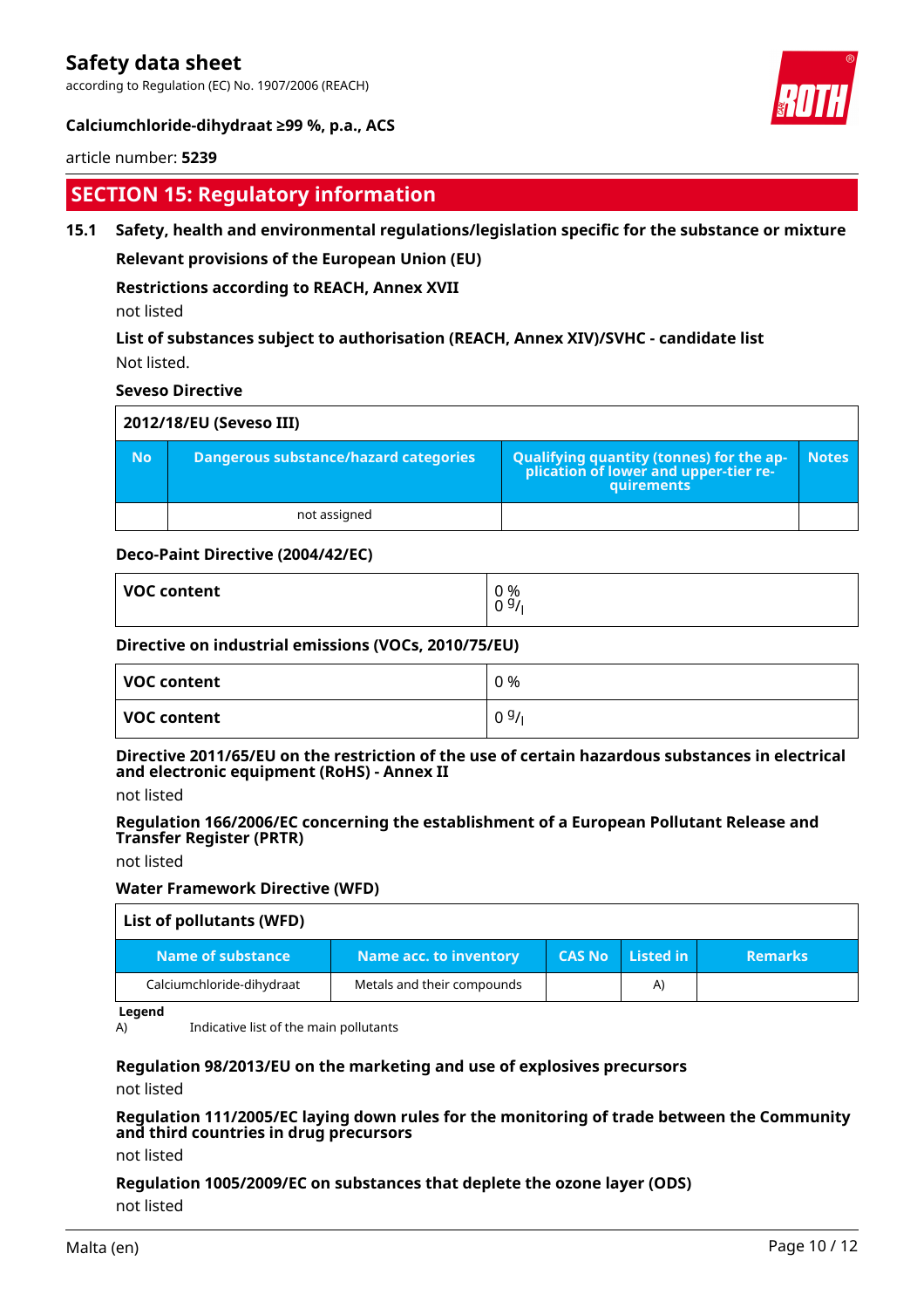according to Regulation (EC) No. 1907/2006 (REACH)



## **Calciumchloride-dihydraat ≥99 %, p.a., ACS**

#### article number: **5239**

## **Regulation 649/2012/EU concerning the export and import of hazardous chemicals (PIC)** not listed

#### **National inventories**

| <b>Country</b> | <b>Inventory</b> | <b>Status</b>       |
|----------------|------------------|---------------------|
| AU             | <b>AICS</b>      | substance is listed |
| CA             | <b>DSL</b>       | substance is listed |
| <b>CN</b>      | <b>IECSC</b>     | substance is listed |
| EU             | ECSI             | substance is listed |
| EU             | REACH Reg.       | substance is listed |
| JP             | <b>CSCL-ENCS</b> | substance is listed |
| KR             | KECI             | substance is listed |
| МX             | INSQ             | substance is listed |
| NZ             | NZIOC            | substance is listed |
| PH             | <b>PICCS</b>     | substance is listed |
| <b>TR</b>      | <b>CICR</b>      | substance is listed |
| TW             | <b>TCSI</b>      | substance is listed |
| US             | <b>TSCA</b>      | substance is listed |

#### **Legend**

AICS Australian Inventory of Chemical Substances CICR Chemical Inventory and Control Regulation CSCL-ENCS List of Existing and New Chemical Substances (CSCL-ENCS) DSL Domestic Substances List (DSL)<br>ECSI EC Substance Inventory (EINEC:<br>IECSC Inventory of Existing Chemical ! EC Substance Inventory (EINECS, ELINCS, NLP)<br>Inventory of Existing Chemical Substances Produced or Imported in China<br>National Inventory of Chemical Substances IECSC Inventory of Existing Chemical Substances Produced or Imported in China INSQ National Inventory of Chemical Substances KECI Korea Existing Chemicals Inventory NZIoC New Zealand Inventory of Chemicals PICCS Philippine Inventory of Chemicals and Chemical Substances (PICCS) REACH Reg. REACH registered substances TCSI Taiwan Chemical Substance Inventory TSCA Toxic Substance Control Act

#### **15.2 Chemical Safety Assessment**

No Chemical Safety Assessment has been carried out for this substance.

## **SECTION 16: Other information**

## **Indication of changes (revised safety data sheet)**

Alignment to regulation: Regulation (EC) No. 1907/2006 (REACH), amended by 2020/878/EU

Restructuring: section 9, section 14

#### **Abbreviations and acronyms**

| Abbr.      | <b>Descriptions of used abbreviations</b>                                                                                                                                                                                       |
|------------|---------------------------------------------------------------------------------------------------------------------------------------------------------------------------------------------------------------------------------|
| <b>ADN</b> | Accord européen relatif au transport international des marchandises dangereuses par voies de naviga-<br>tion intérieures (European Agreement concerning the International Carriage of Dangerous Goods by In-<br>land Waterways) |
| <b>ADR</b> | Accord européen relatif au transport international des marchandises dangereuses par route (European<br>Agreement concerning the International Carriage of Dangerous Goods by Road)                                              |